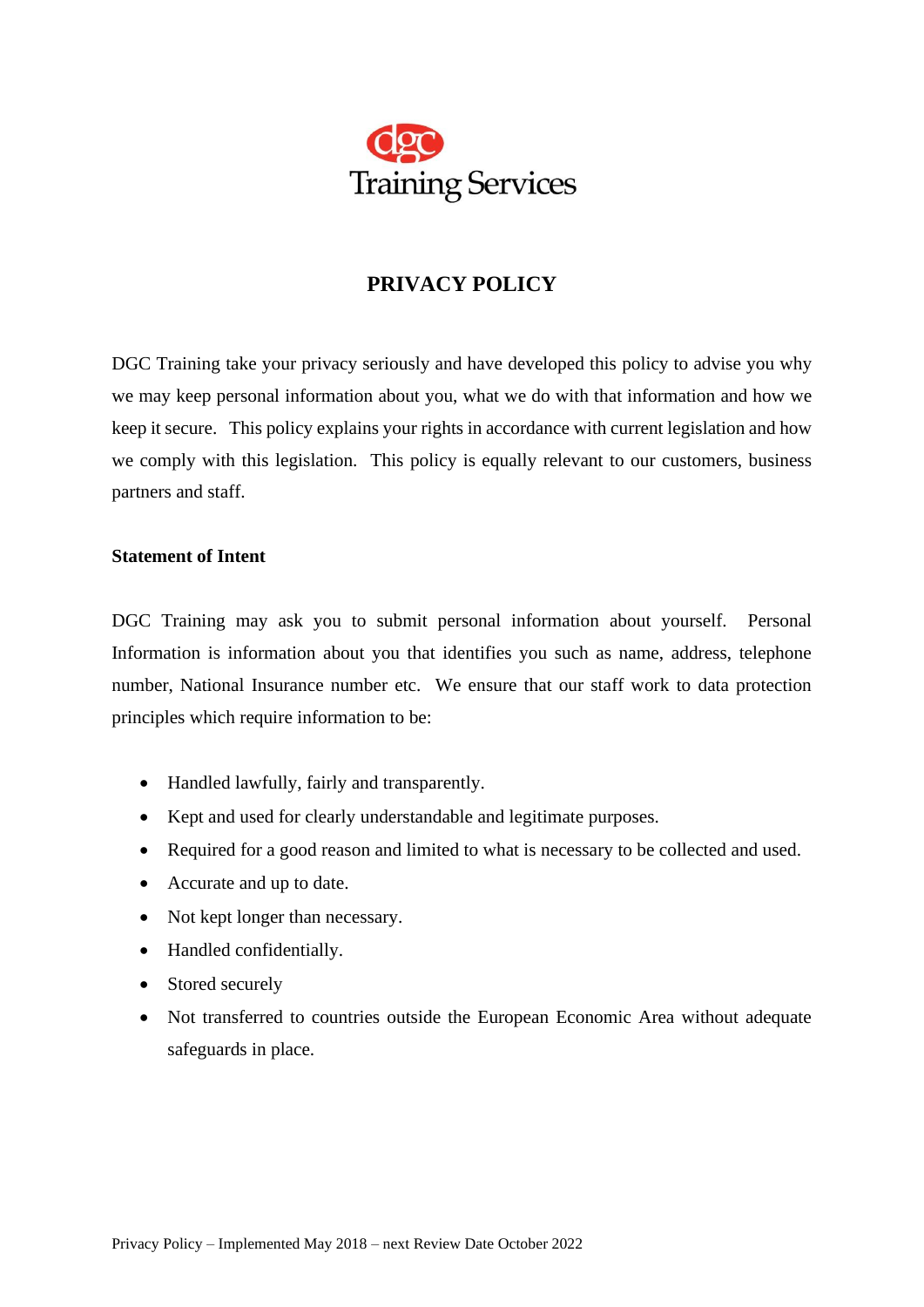#### **Why do we keep information about you?**

We need to collect, hold and process information for a number of reasons. Below are examples of some of the purposes for which we may require to use your personal data.

To facilitate providing a training service to you and enable confirmation of your Identity, record keeping, registration, certification, payment and confirmation services in relation to this training service. This is a requirement of many of the governing bodies that accredit the training courses that we provide and that you undertake and also the funding agencies that fund your training. We also need to share this information with these governing bodies and funding agencies and comply with these organisations data security policies in executing this. This information will also be used to remind you when you are due refresher training for the relevant qualification.

To gain feedback on how well we deliver our services and how we can improve our services for quality assurance purposes.

To monitor the performance and execute effective contracts including financial transactions with our service providers.

To manage contracts with our staff and sub contractors including administering payroll, tax, pensions, performance, sickness absence, annual leave, PVG membership, Qualifications, Work History/Experience, references, Insurance and Health & Safety.

#### **What Information do we keep about you?**

Personal Information – such as your name, date of birth, National Insurance Number, contact details, Driving Licence Number, Customer Reference number, details of training you have received and results/certification,

Sensitive Information – such as your gender, physical or mental health, criminal record/court proceedings, religious beliefs.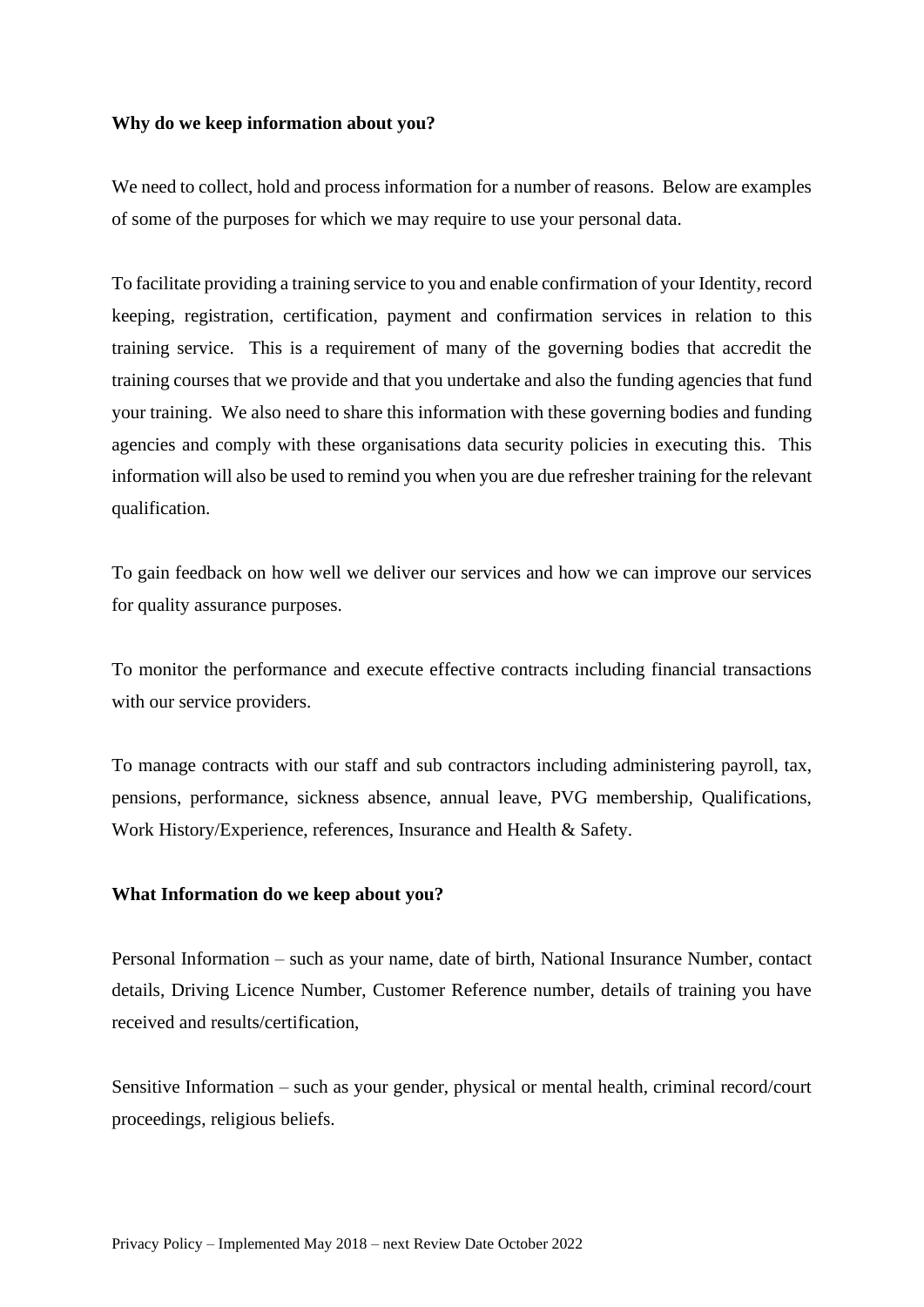We will never ask for unnecessary information beyond what is required to enable us to provide the service that you require. For example your national insurance number or Driving Licence Number may only be required for certain courses that you undertake and not others. We will never keep your information longer than is necessary and we will always keep it securely.

Information may be provided by you, a guardian or parent if you are a young person or may be passed to us a by another organisation working with you. Information may be collected in a variety of ways such as paper format, online forms, emails, face to face, telephone, questionnaires, text messaging or image/audio recording devices.

#### **What do we do with your information/Sharing?**

We may provide your information to another organisation engaged by us to process the data as a "data processor" or Control the data as a "data controller". This will only be in circumstances where it is necessary for the provision of service to you or in executing a contract with you. For example we may need to pass your information to RTITB to accredit and certificate your forklift training or we may need to pass an employees details to HMRC for Payroll and National Insurance purposes. We will always ensure that the data controller or data processor that the information is being passed to has the appropriate information security policies in place. We will always gain your consent for this information sharing at induction. We will only use your information in ways that adhere to data protection legislation in force in the UK.

Access to your information by DGC Training and these specified third party organisations will be controlled to reflect the purposes and disclosure, held securely and with limited access by our own staff and staff at partners who work with us to provide the service. We shall endeavor to maintain your information in an accurate, up to date and secure manner at all times.

We may be required to share your information for legal purposes with agreed agencies such as the Health & Safety Executive or Police Scotland. This will only be in circumstances where there is a requirement for us to do this for the prevention of crime, fraud, accident investigation or for the safeguarding of individuals. Only in this instance we may not gain your prior consent for information sharing.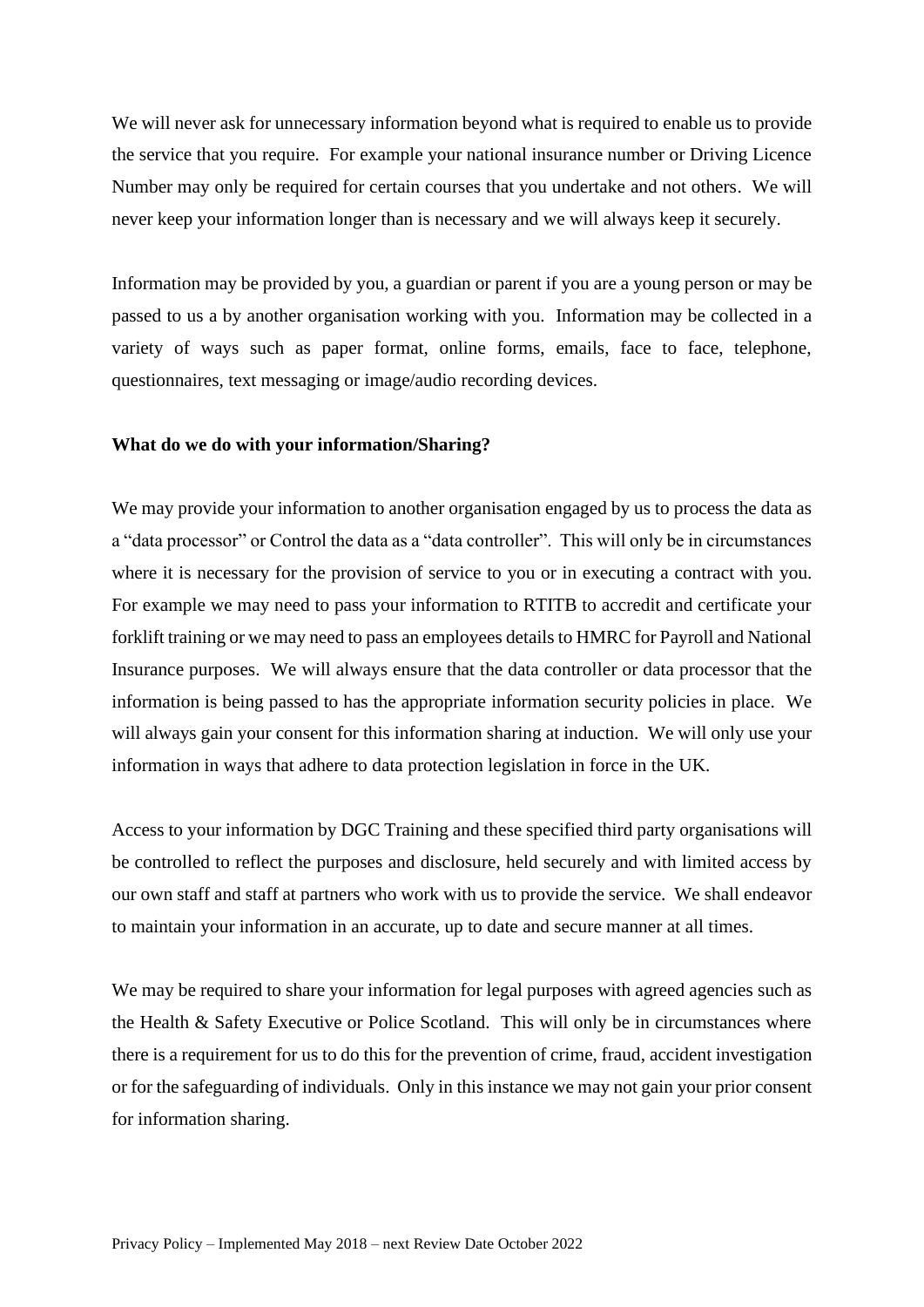#### **How long do we store your information?**

DGC Training will keep all information for six years. This ensures that it complies with the requirements of our governing bodies, funding agencies and all legislative requirements.

#### **How do we protect your information?**

DGC Training maintain a high standard of both physical and network security to protect paper and electronic forms of your data whilst gathering, processing, sharing, storing and disposing of this data.

Information that we hold is subject to safeguards to ensure that it is not accessed or disclosed inappropriately.

To ensure the confidentiality of our customers, staff and partners data we have this privacy policy, candidate data protection policy (including storage and sharing), data protection procedure and password protection policy in place and we ensure that staff are fully aware of these and the associated guidance in relation to your personal information.

## **DGC Training Website**

Our website [www.dgctraining.co.uk](http://www.dgctraining.co.uk/) does not use cookies to trace what IP address you have visited from and will therefore not download cookies to your device. Our website does not automatically profile what pages you have visited and will not retain any of your information when visiting.

#### **Recording Devices**

DGC Training Services sometimes use candidate and staff photos and videos for marketing purposes on our website and social media pages. We will always ask you to consent to your photograph or video to be used for this purpose prior to upload. It is a requirement for some of the qualifications we provide that we upload a head and shoulders photograph of you for the purposes of providing a photo ID Card. In this instance it will be a condition of your training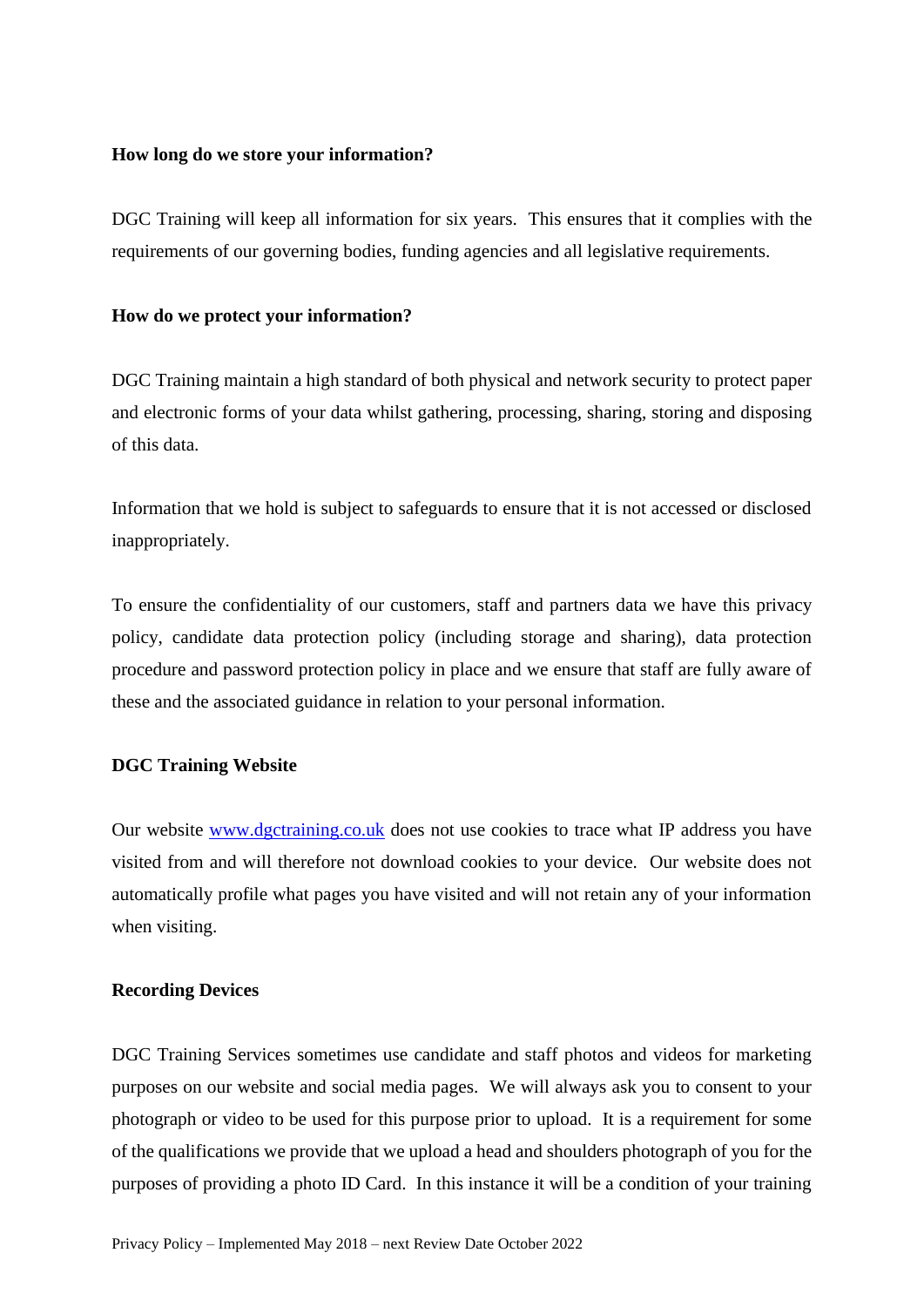and we will only share this with the governing body i.e. the RTITB to enable the production of a Photo ID Card. The instructor will usually capture the photo on his mobile phone and email this to the office who will upload it securely to the RTITB. The instructor and office staff will delete the photo from all devices once the photo card has been received and sent on to you.

## **When we ask for your Personal Information we promise to:**

- Make sure you know why we need it; ask only for what we need and not collect too much or irrelevant information.
- Protect it and make sure no unauthorised person has access to it.
- Let you know if we will share it with other organisations and why and give you the opportunity to refuse that we share it.
- Make sure we do not keep it longer than necessary.
- Not make your personal information available for commercial use.
- Consider your request to stop processing data about you.

# **You can obtain further details regarding:**

- How to find out what information we hold about you and, in addition, ask us to correct any mistakes.
- Agreements we have with other organisations for sharing information.
- Circumstances where we can pass on personal information without telling you, for example, to help with the prevention or detection of crime.
- Our instructions to staff on how to collect, use or delete your personal information.
- How we check that the information we hold is accurate and up to date.
- How to make a complaint in the case that you think standards are not being met.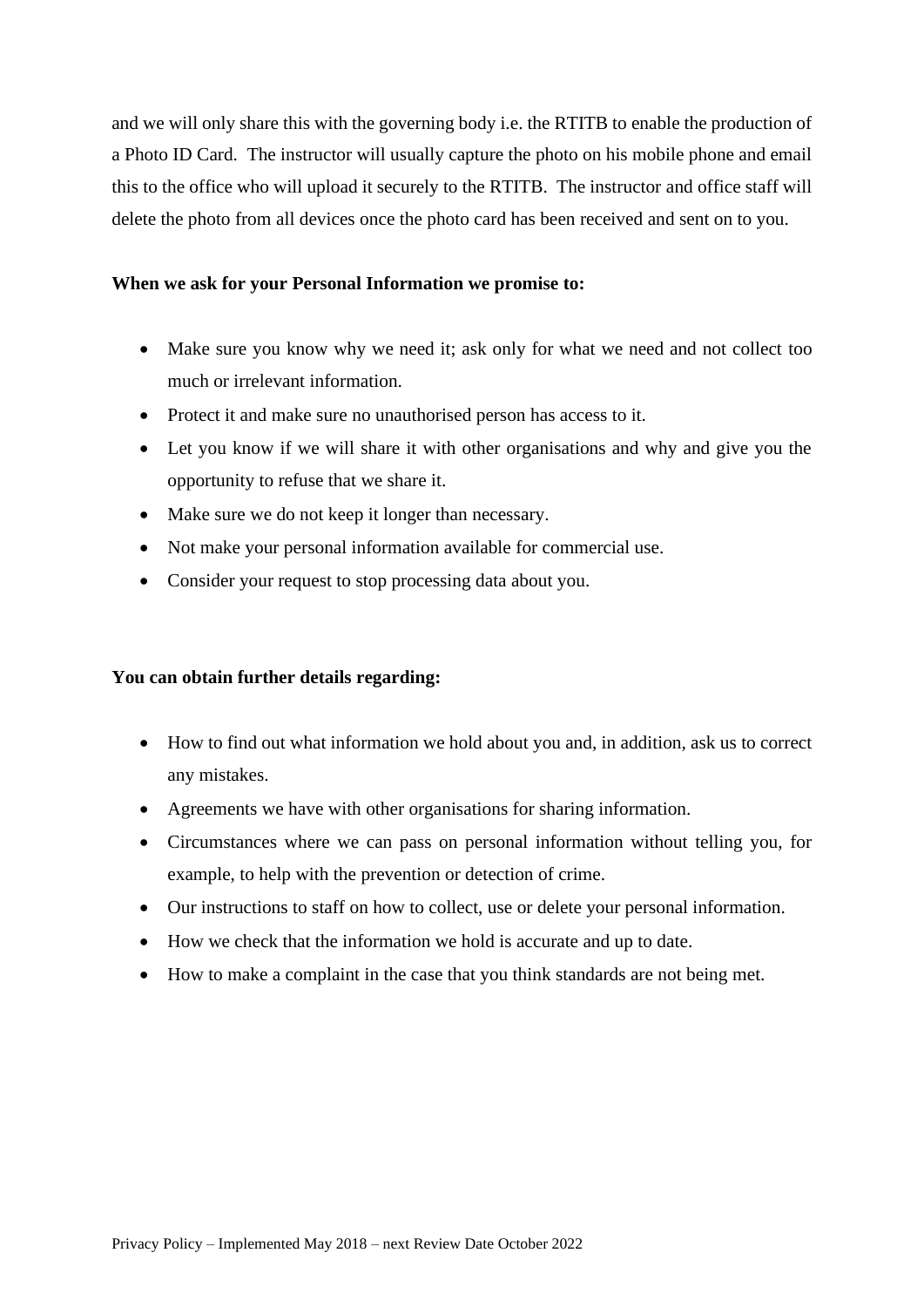# **Your Rights**

As of  $25<sup>th</sup>$  May 2018, you have a number of new rights available to you in terms of accessing the personal information we hold on you, understanding what we do with it and requesting that something be changed as follows:

**The right to be informed** - The right to be told about what we do with your personal information. This privacy policy is aimed at addressing this by providing you clear information on who we are, how to contact us, what we do with your personal information and why we do it.

**The right of access -** You also have the right to access the personal information we hold on you i.e a Subject Access Request (SAR).

**The Right to rectification -** You can request for your personal information to be corrected or updated.

**The Right to be forgotten -** You can also request for your personal information to be completely erased. We can do this for you when any of the following reasons apply:

- We no longer need your personal information to provide you a service.
- If you consented to us keeping the information in the first place, you can change your mind and withdraw that consent.
- There is no other good reason to use or hold your personal data.
- If your personal data has been used unlawfully.
- When a legal obligation requires us to delete the information.
- Where you are under the age of 16 and have signed up to an information society service.
- If we have made the personal information public or passed it on to other places and you request that information to be deleted, we will do all we reasonably can to get in touch with those sources and inform them that the information must be deleted on their side also. As previously stated information made public is only for promotional purposes on our website or social media and with your prior written consent and information is